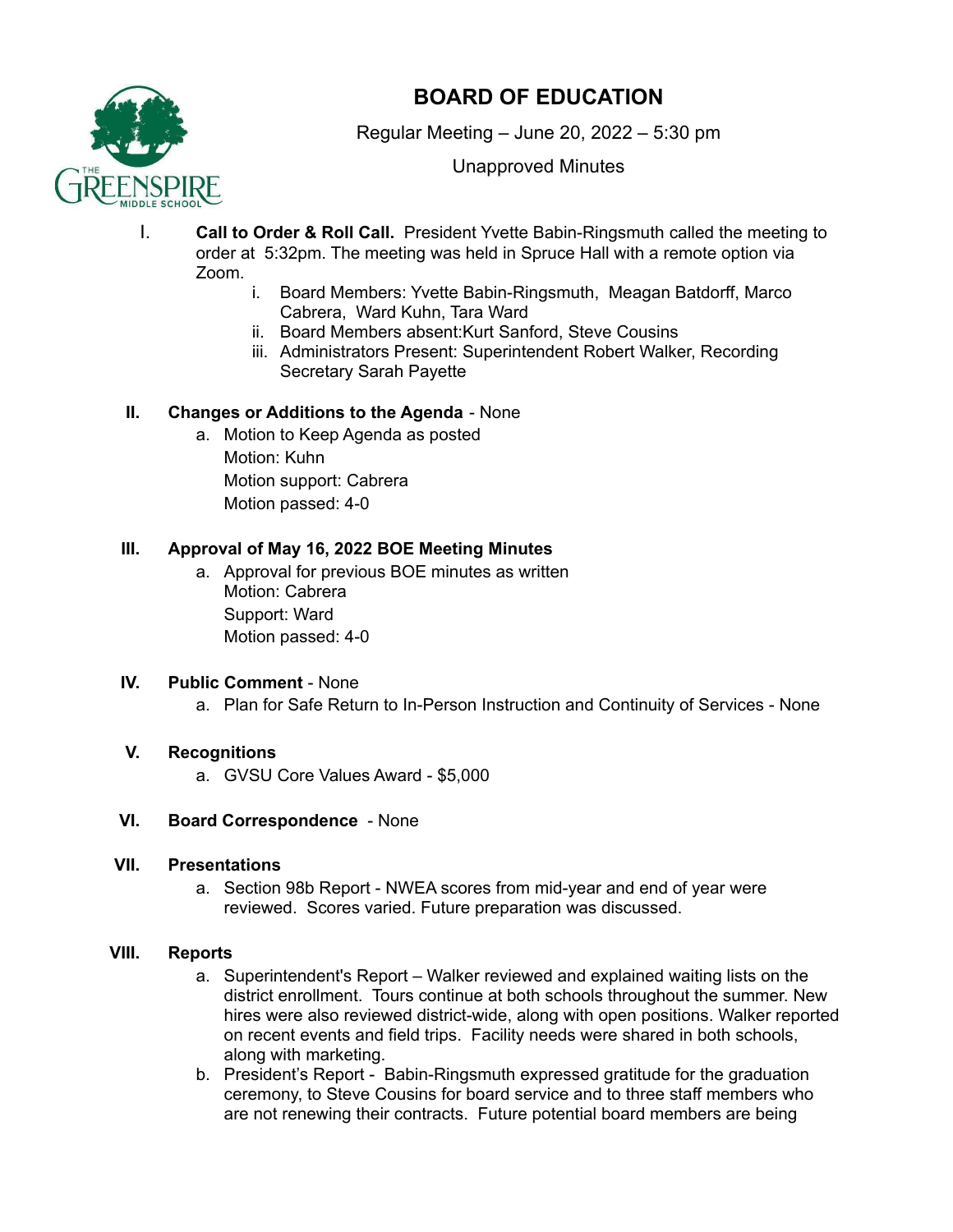considered to replace current positions. IRS preliminary approval for tax exemption is in the works.

- c. Treasurer's Report Batdorff reported on the current deficit and the potential increase per student in the fall. Grant budget will be closed early July. i. CSP Grant
- a. Authorizer's Report GVSU's representative, Jan Weckstein, highlighted epicenter submissions for school performance report. High schools have been invited to the National Student Clearinghouse Student Tracker. GVSU will sponsor any high school interested in participating. Assessment reimbursement grant applications are open. All schools that apply will receive the grant.
- b. Faculty Summary [Roderick](mailto:roderick.macneil@greenspireschool.org) MacNeil reported on behalf of the district. Middle school reported looking forward to the development of the PTO and board support throughout the year. High school reported looking forward to moving forward with goals related to PBL.

#### **IX. Consent Agenda**

- a. Committee Reports
	- i. Facilities & Finance
	- ii. School Expansion
	- iii. Personnel
	- iv. Curriculum/School Improvement Team
	- v. Student Support Council Approval of consent agendas of those provided Motion: Kuhn Support: Ward Passed: 4-0

#### **X. Adjournment into Annual Budget Hearing**

a. Motion to adjourn Motion: Kuhn

Support:Ward

Passed :4-0

- I. **Call to Order & Roll Call.** President Yvette Babin-Ringsmuth called the meeting to order at 6:09 pm. The meeting was held in Spruce Hall with a remote option via Zoom.
	- iv. Board Members Present: Yvette Babin-Ringsmuth, Meagan Batdorff, Marco Cabrera, Ward Kuhn, Tara Ward
		- v. Board Members absent: Kurt Sanford, Steve Cousins

#### **II. Changes or Additions to the Annual Budget Hearing Agenda** - None

a. Approval of Budget Hearing Agenda as posted

Motion: Ward

Support: Cabrera

Motion Passed: 4-0

#### **III. Approval of Budget for 2022-2023 Academic Year**

a. Approval of 2022-2023 Budget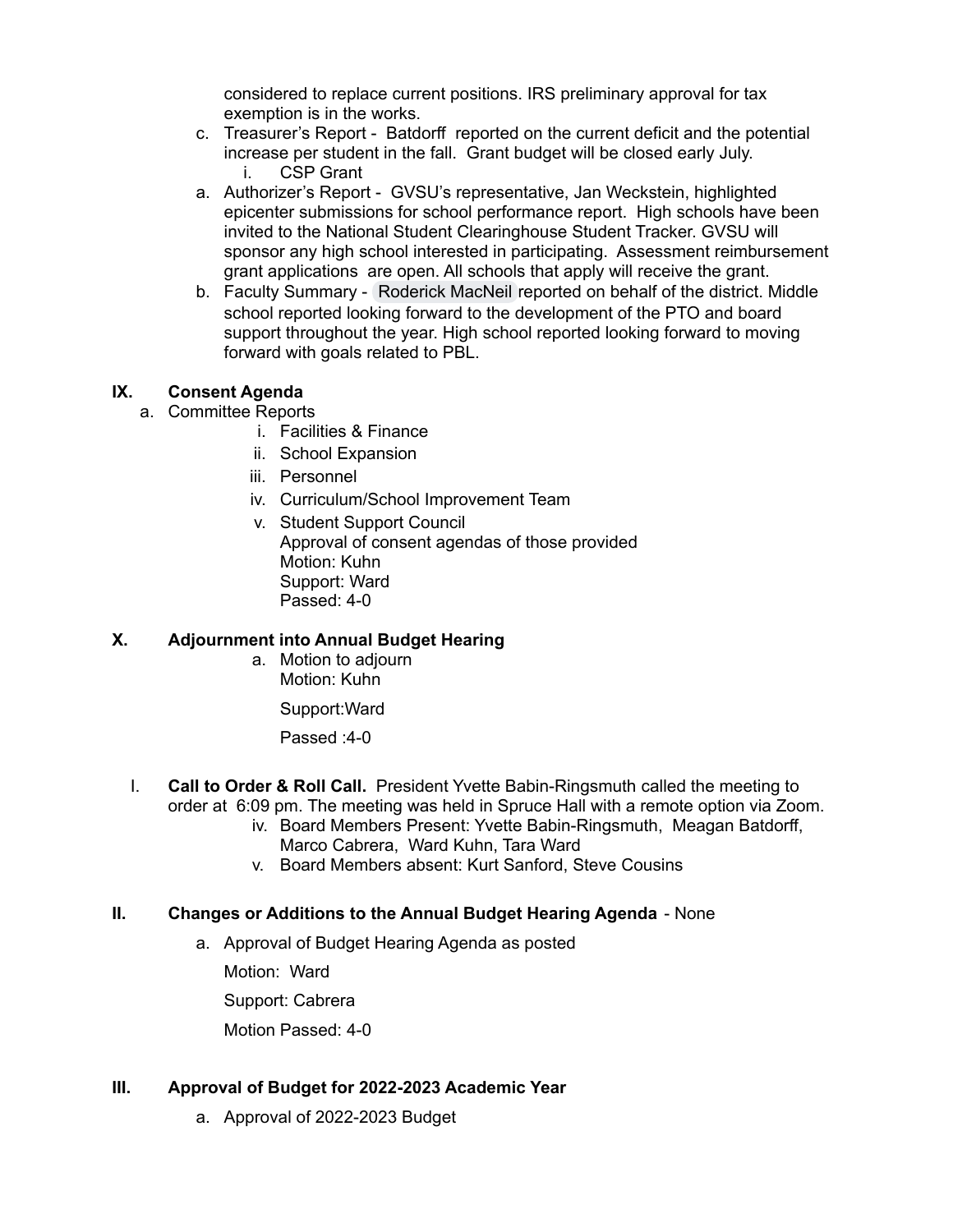Motion: Cabrera Support: Batdorff Motion Passed: 4-0

Discussion ensued regarding budget for 2022-2023 Academic Year

#### **IV. Adjournment of Annual Budget Hearing**

a. Approval of Adjournment Motion: Cabrera Support: Kuhn Motion Passed: 4-0

#### **XI. Reconvene Regular Board Meeting**

a. Approval to Reconvene Motion: Ward

Support: Kuhn Motion Passed: 4-0

#### **XII. Discussion Items**

- a. High School Pathways Discussion regarding changes to pathways in the fall ensued.
- b. MS Student and Parent/Guardian Handbook & HS Student and Parent/Guardian Handbook - Middle school upgrades were explained regarding student attendance, guest sign-ins, family communication, and adaption of student-preferred names. High school changes include student driver lunch plans, absences, and extracurricular participation. Board discussed format of both handbooks.
- c. Middle School Security Upgrade Plan Walker reviewed the plans using the recently awarded grant funds. The two contractor proposals involve streamlining the fire alarms between buildings and remote unlocking of the doors with video.

#### **XIII. Action Items**

- a. Approval of Final Budget Amendment 2021-2022 Motion: Kuhn Support: Batdorff Motion passed: 4-0
- b. Approval to dissolve Student Support Council as Board Committee Motion: Cabrera Support: Ward Motion passed: 4-0
- c. Approval of Board Policy Updates Spring 2022 Motion: Batdorff Support: Cabrera Motion passed: 4-0
- d. Authorization approval of 2022 A Bridge Loan Motion: Batdorff